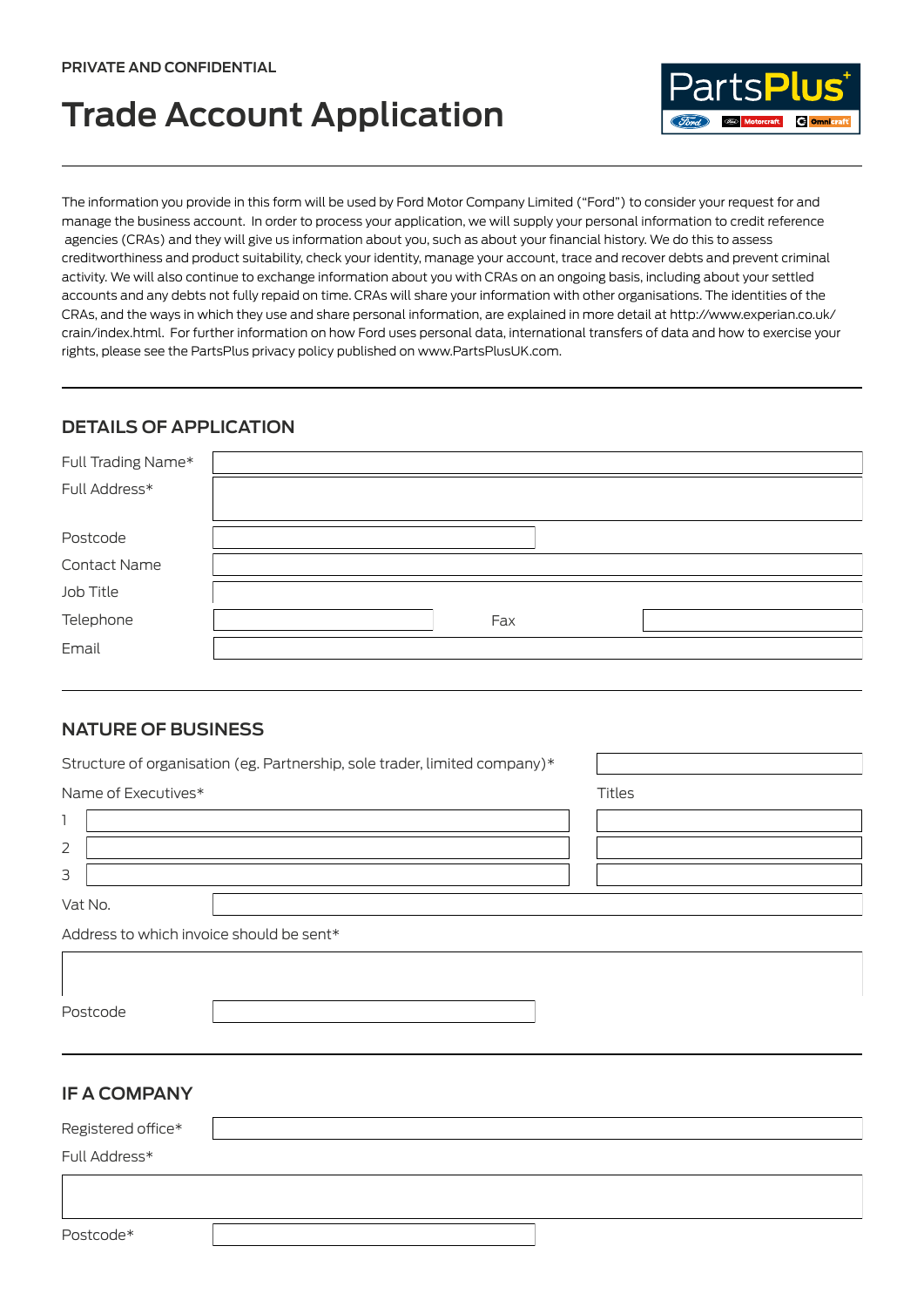

| Telephone         |  |
|-------------------|--|
| Company Reg. No.* |  |
| Country Of Reg.*  |  |

## **IF A SOLE TRADER/PARTNERSHIP**

| Partner <sub>1*</sub> |                                                                                               |
|-----------------------|-----------------------------------------------------------------------------------------------|
| Residential Address*  |                                                                                               |
|                       |                                                                                               |
|                       |                                                                                               |
| Postcode*             |                                                                                               |
| Partner 2*            |                                                                                               |
| Residential Address*  |                                                                                               |
|                       |                                                                                               |
|                       |                                                                                               |
| Postcode*             |                                                                                               |
|                       | Please tick if you do not want monthly account statements emailed to the address given above. |

## **REFERENCES**

Please ensure that you have obtained the individual's consent to provide their details below and shared with them how their information will be used.

| <b>Trade References</b>          |  |                     |  |
|----------------------------------|--|---------------------|--|
| Name Of Company (1)              |  |                     |  |
| Full Address                     |  |                     |  |
|                                  |  |                     |  |
| Postcode                         |  |                     |  |
| Telephone                        |  | <b>Contact Name</b> |  |
| Main trading activity            |  |                     |  |
| Period trading with this company |  |                     |  |
| Name Of Company (2)              |  |                     |  |
| Full Address                     |  |                     |  |
|                                  |  |                     |  |
| Postcode                         |  |                     |  |
| Telephone                        |  | Contact Name        |  |
| Main trading activity            |  |                     |  |
| Period trading with this company |  |                     |  |